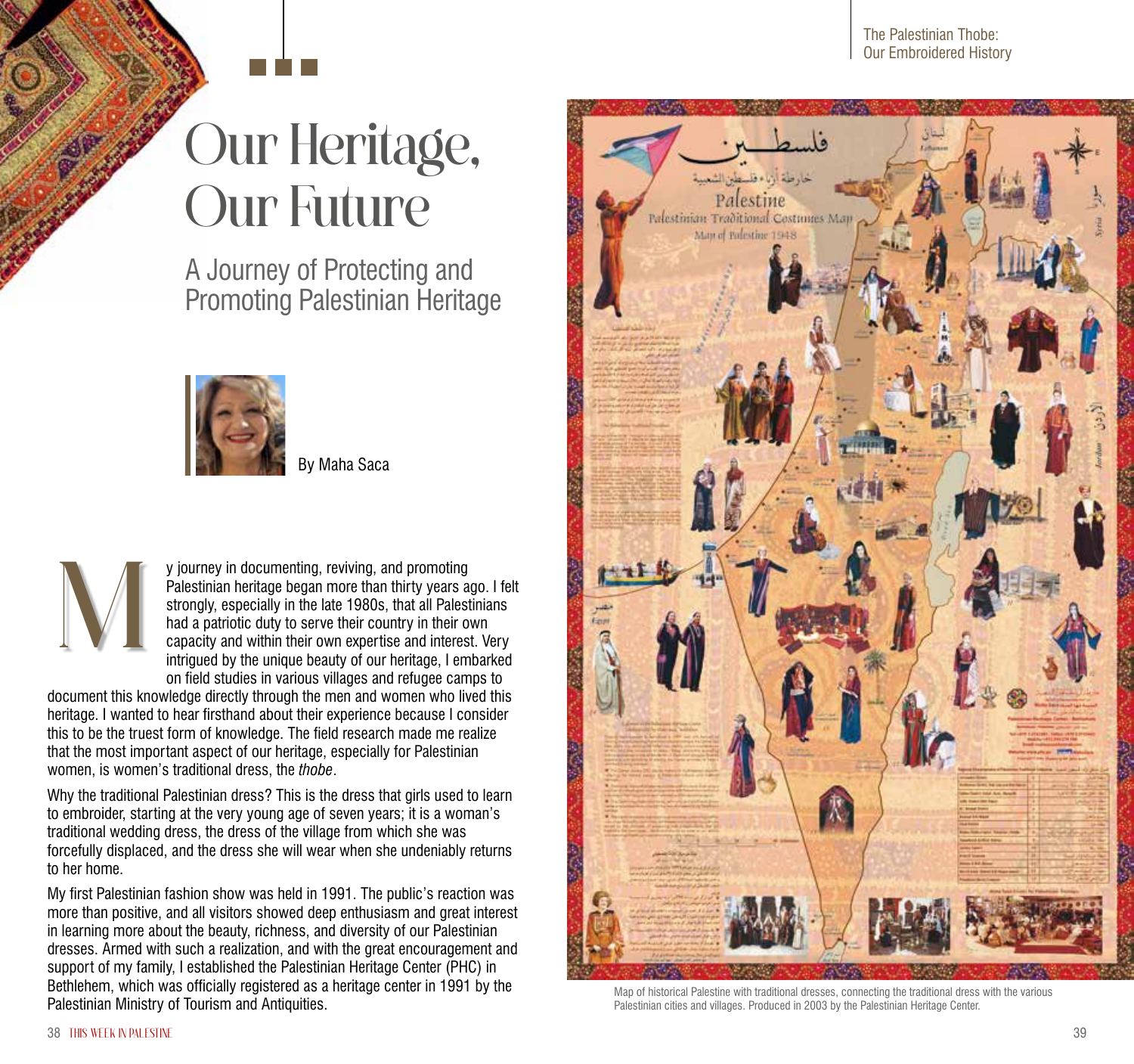

200 posters and postcards that document historical, religious, and archaeological sites in various cities and villages in Palestine. All these documents are accompanied by images of the Palestinian dress, highlighting the identity of each place and affirming our presence in each village and town throughout Palestine. The crown jewel of these images is the Map of Historic Palestine, produced in 2003, that demonstrates the clear linkages between the geographic locations, their historic monuments, and their traditional dresses. I have also participated, and had the

The PHC receives visitors that include school children, university students, and those interested in the field of heritage, and it has produced and printed more than

honor of presenting our heritage, in more than 40 related events, both in Palestine and internationally. These events varied from exhibitions of embroidery to fashion shows, shows focused on posters and postcards, lectures, workshops, and museum

exhibits. Among the most important events was our participation in the Day of Solidarity with the Palestinian People at the United Nations Headquarters in Geneva, Switzerland, and a curated exhibit at the University of Chicago's Oriental Institute Museum. The curated exhibit at the museum lasted for six months. I have also participated in various events in the United States, Spain, Germany, Tunisia, Algeria, the Gulf countries, and others. Audiences consistently react with amazement at the beauty, variety, and richness of our Palestinian dresses and the Palestinian art of embroidery. In the homeland, I have organized many exhibitions and fashion shows in a variety of places, including Nazareth, various universities and institutions, the two diaspora conventions in Ramallah and Bethlehem, and the Young Presidents' Organization (YPO) event. Indeed, the beauty of our heritage has always been enthusiastically received and highly appreciated by any audience, nationally or internationally.

During travels for international events abroad, I made it a habit to visit the museums and libraries of the host city to learn about its heritage and buy a book or two that represented that country's heritage. These books are on display at the PHC as well.

In 1992, I was invited to organize an exhibition on Palestinian traditional dresses in the state of Michigan. During my time there, I visited the library of the University of Michigan in Ann Arbor. While looking through some books, I was surprised to see my grandmother's dress, the Bethlehem iconic traditional dress, identified as the traditional dress of Israel. I made copies of the encyclopedia and upon my return to Palestine, I repeatedly sent letters to the publisher explaining that this dress is the traditional dress of Palestine, not of Israel, and I included various items of documentation to support my claims. The strongest evidence I sent came in 2007. Together with sixty countries. Palestine participated in an international competition for the World Tourism Organization (ALECSO) entitled "Women and Heritage." Palestine entered the competition with a poster I had produced at the PHC. The image showcased all our Palestinian dresses, with the Bethlehem traditional dress at the center. Palestine won first place and received the highest number of votes; three thousand more votes than the second place winner. I was honored for my work at a large ALECSO celebratory event in Madrid.

With this win, I wrote again to the encyclopedia's publisher to share the news of this victory and the international recognition of our traditional Palestinian dress. I felt a sense of accomplishment when I

Maha Saca with Pope Francis during his visit to Bethlehem in 2014. The pope is wearing the stole designed and embroidered by Maha Saca. We can see here the key of return.

Accompanding

دولة فـلــسطـيـن<br>STATE OF PALESTINE

480 مليم

Mils



الزيارة التأريخية ٢٠١٤

**Historical Visit 2014** 

saw that the falsely identified image had been removed from the 2008 edition. The struggle should continue to add the dress with the correct identification.

Three generations of Palestinian women wearing the traditional Bethlehem wedding dress (the *malak thobe*) and traditional headdress, adorned with traditional jewelry. © Maha Saca





The Palestinian Thobe: Our Embroidered History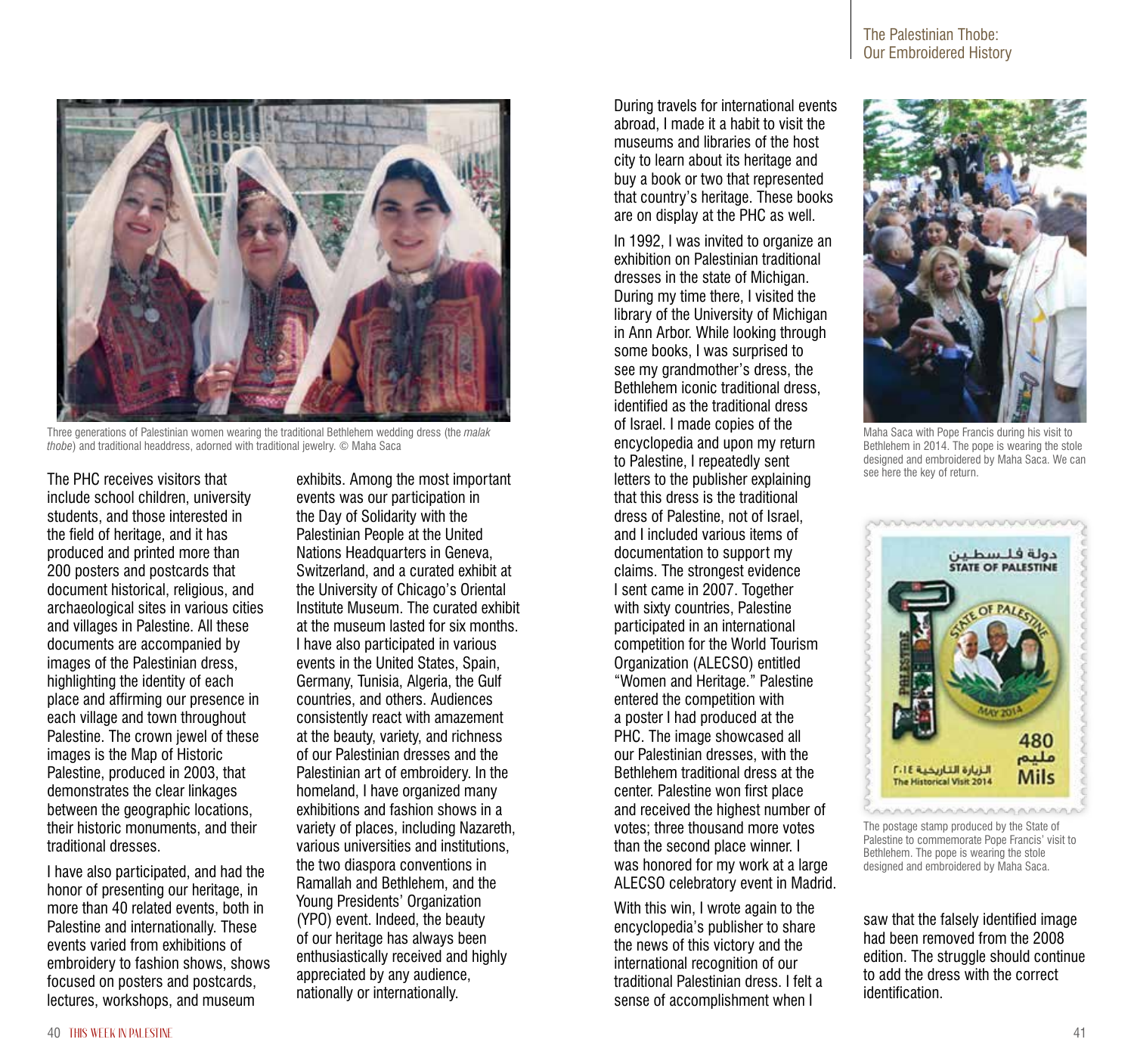

 The largest Palestinian *thobe* embroidered with the most important motifs. The 400 square meter dress was designed by Maha Saca and produced by the Palestinian Child's Home Club in Hebron. This dress set a new Guinness world record in 2010.

Another proud moment in promoting and celebrating our heritage was when our office of the president asked me to design and embroider a papal stole for Pope Benedict XVI, who visited Bethlehem in 2009, and again for Pope Francis, who visited Bethlehem in 2014. Both stoles were embroidered with traditional Palestinian embroidery patterns, beautified with Palestinian symbols such as the key of return, the olive tree, and other Palestinian symbols. Pope Francis wore it during his visit and carried the stole home as a gift from the Palestinian people. That same year, the Ministry of Telecom and Information Technology approved the embroidered image of the key of return that was on the stole together with the image of Pope Francis as the official postage stamp of the State of Palestine. This image has become our best ambassador, traveling the world and representing the Palestinian people.

Theft and appropriation attempts are ongoing, which is why we must stay diligent. When an Israeli flight attendant, who was wearing a Palestinian dress on an El Al flight, challenged us by saying, "If this embroidery belonged to you and your ancestors, you would wear it at your universities and in the streets," we were provoked and pushed to think of ways to respond. In 2010, in cooperation with the House of

the Palestinian Child in Hebron, we designed the largest Palestinian dress (400 square meters in size). Tasked with designing the dress's embroidered motifs, I selected all of them from the rich variety that is embroidered on our traditional dresses from various cities and villages of Palestine. This dress won the Guinness title of world's largest embroidered Palestinian dress in 2010\* in yet another effort to document our embroidery and protect it from the ongoing attempts at theft and appropriation.

Sadly, the theft and appropriation of our heritage continues until today, most recently using a world event as a vehicle for appropriation. In December 2021, the Miss Universe Pageant took place in the city of Eilat in Israel. Photos were circulated of the contestants wearing Palestinian traditional dresses and preparing Palestinian dishes as part of an activity organized by the Israeli Ministry of Tourism for the contestants. They also visited the Naqab and participated in what they called a day in the life of a Bedouin settlement in Israel. During that visit there was no mention of the fact that these Bedouins are Palestinian and that what the visitors were experiencing is an integral part of Palestinian culture and heritage. To make matters worse, there was no mention of the displacement



The poster shows Palestinian women wearing traditional dresses representing all Palestinian villages and cities. This image won first place at the ALECSO competition in 2007.

and constant threat to the Bedouin way of life and livelihood. Israel used this international event to yet again appropriate our heritage, our identity, and our Palestinian dress, an undisputable symbol of our identity.

Palestinians yet again fought back! The continued efforts of many Palestinians, especially the thousands of Palestinian women who continue to practice this amazing art, were not in vain. Last year, we the people were able to assert our will and protect our dress and our art of embroidery. With the international support of more than 194 countries at the United Nations Educational, Scientific and Cultural Organization (UNESCO) meeting, "The art of embroidery in Palestine, practices, skills, knowledge and rituals" was added to the UNESCO List of the Intangible Cultural Heritage of Humanity in December 2021.

This was a great cultural victory for the Palestinian people. Indeed, a right is seldom lost if it is pursued by the people.

*Maha Saca is the founder and head of the Palestinian Heritage Center in Bethlehem. For more information, please visit* www.phc.ps.

*Article photos © by Maha Saca Collection.*





\* Although the dress won the Guinness title, it was not included in the annual Guinness yearbook, as is the case with many Guinness record winners. A copy of the official letter of confirmation from Guinness is available on request from the author or from TWiP.